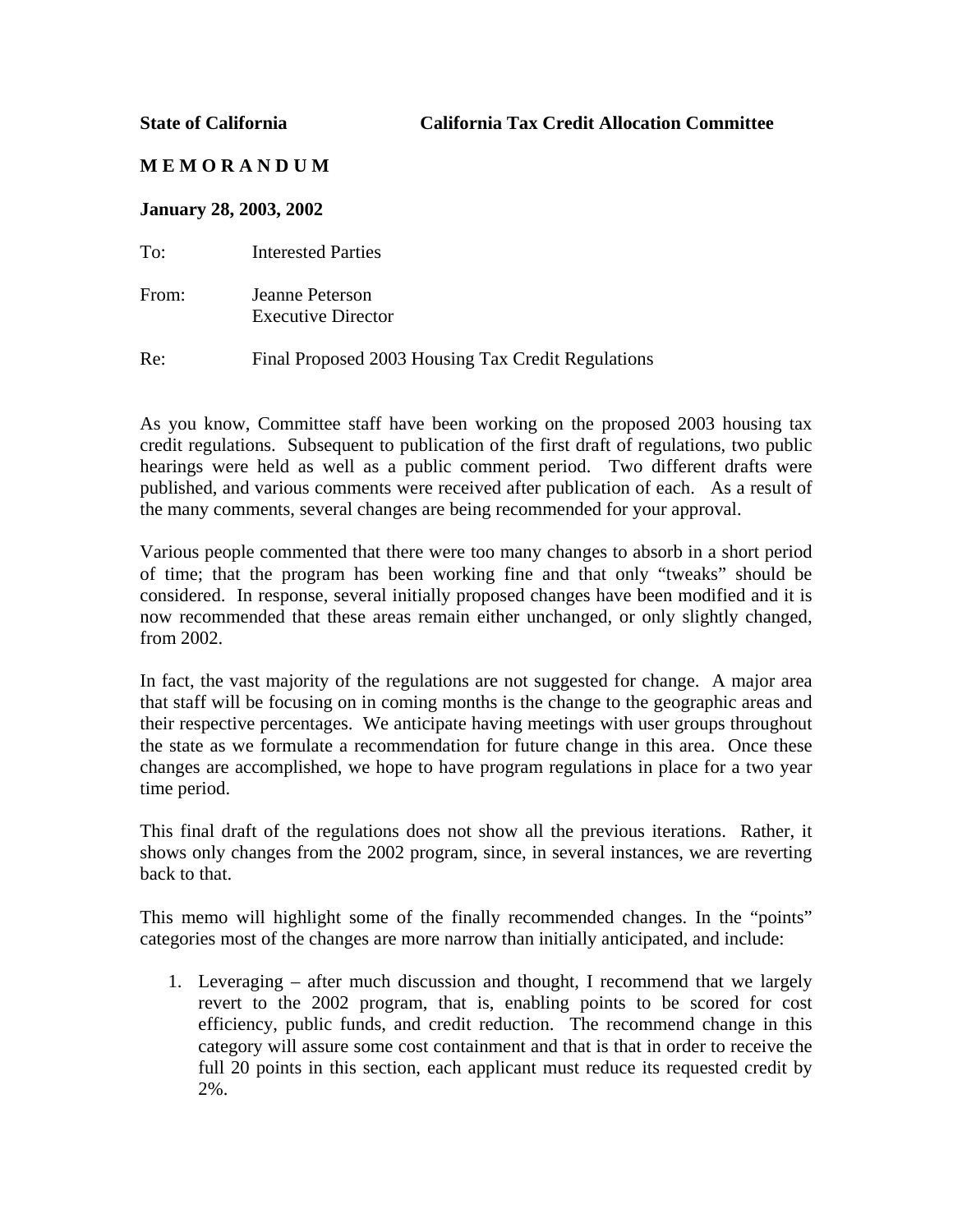- 2. Site amenities I recommend keeping the maximum points at 15, as was the case in 2002. The changes from 2002 in this category are in distances (and adding time and density to some transit points).
- 3. Service amenities a new point category is added for wiring units so that they are computer ready. Otherwise, there is no significant change to this category, and the maximum score remains as in 2002.
- 4. Neighborhood revitalization This category eliminates points for being located in a Qualified Census Tract, as has previously been announced. Otherwise, achieving the points is done in a similar manner to 2002, but hopefully, one in which projects can be distinguished, one from another.
- 5. Tie-breaker- minor changes only.

Other, non-pointed changes include reducing the overall unit size of projects beginning in the second funding round of this year, but allowing for a "grandfathering" of applications submitted to the Committee before the second funding. This will enable more rural communities to have tax credit projects.

Employing the "50% rule" for all projects (except those large acquisition/rehab projects that receive a waiver), including the highest scoring project in each geographic area. This should help alleviate "over allocation" to certain counties and the corresponding under allocation to others.

Creating a new 2% set-aside for Special Needs/SRO projects and eliminating the previously available extra 2 points for such projects (this will eliminate those projects that were only attempting to gain the extra points).

Permitting tax-exempt projects to get state credit by applying in the second funding round and being competitively scored.

Making changes to the permissible increases to the basis limits by eliminating the "boosts" for large family size projects and elevatored projects (since these are both taken into account within the limits themselves). Boosts exist for projects required to pay prevailing wages (12%), projects requiring parking underneath units (7%), projects with day care facilities (2%), and projects that are designed for 100% special needs populations (2%).

Advantaging tax-exempt applications by permitting certain additions to basis and developer fee that are not permitted in the 9%, competitive program.

By reducing the number of proposed changes to the system, it should be easier for users, and not disrupt terribly those projects that have been in the "pipeline". Because each applicant seeks to maximize its own score based on its own location and particular circumstances, because the program is so competitive and not all worthy